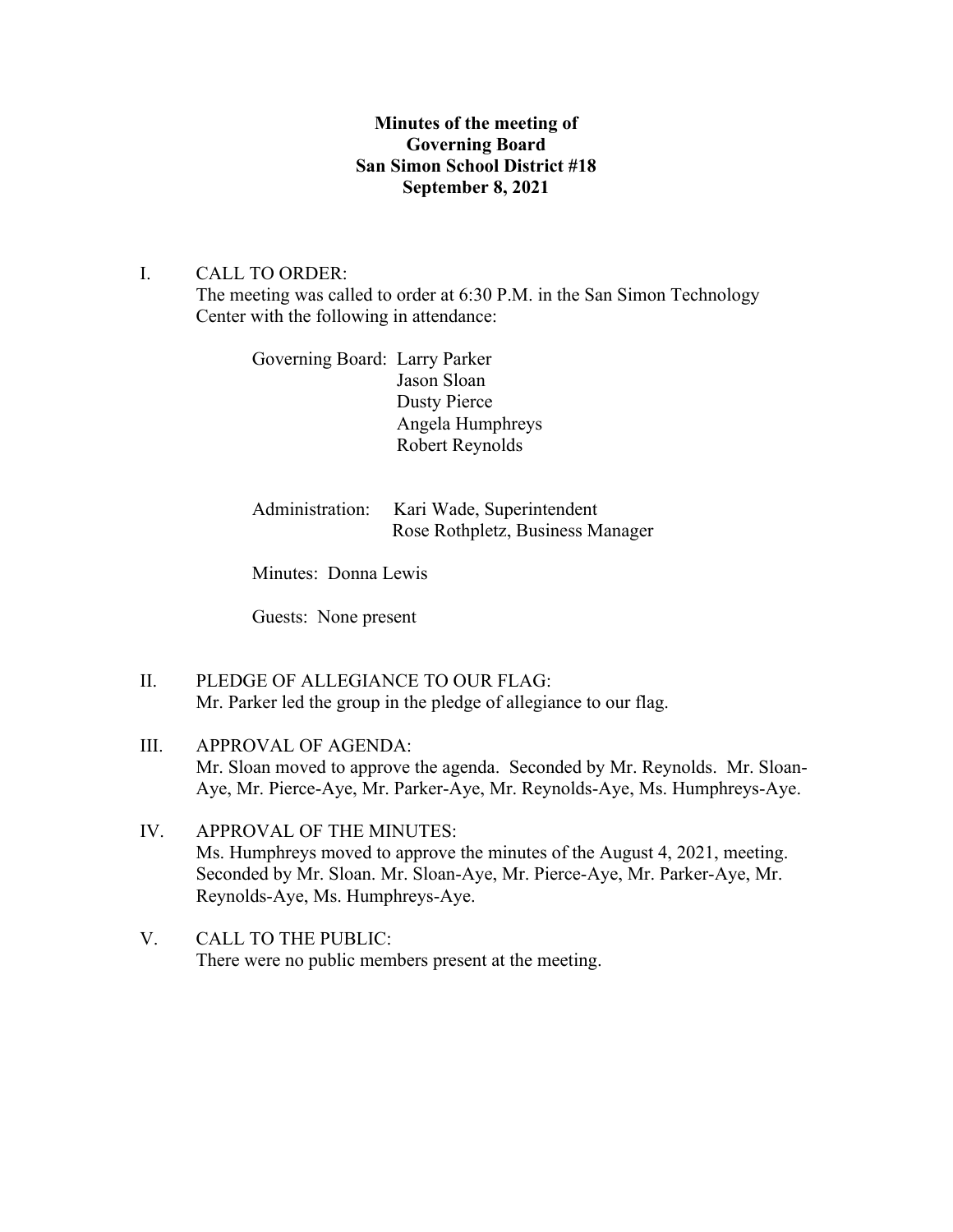## VI. REPORTS:

- 6a. Mrs. Wade's report included Open House was held on August 18. Junior high & high school volleyball & flag football season have started. The teacher in-service on Friday will be online training for the new textbooks. Cochise County Fair days will be September 22-27. Mrs. Fierro has been working with the School Facilities Board. They approved replacing the flooring in the computer lab, denied replacing the AC units on Room 5  $\&$  Room 6 due to the units being less than 10 years old. She is waiting for approval on the units for the boys' locker room, Ag and Maintenance Shop. Advanced Air and B & D Air Conditioning will be sending quotes.
- 6b. Mrs. Rothpletz gave the monthly budget report. The Student Activities report included the FFA purchasing buckles for the Cochise County Fair. The junior class has been opening the concession stand at the volleyball games. They will also be selling jerky. NHS will hold a soda pop top fundraiser. Proceeds will be donated to the Ronald McDonald House. The seniors will be selling candy bars. She has been attending AASBO online workshops as well as Mrs. Wade. Her report concluded with discussing the budget revision, ratification for payroll and the purchase of a bus for the Portal route.

## VII. PERSONNEL:

 7a. Ms. Humphreys moved to go into executive session at 6:59 PM to discuss personnel. Open session resumed at 7:15 PM.

## VIII. ACTION ITEMS:

- 8a. Mr. Pierce moved to approve Chiricahua Community Mobile Unit. Seconded by Mr. Reynolds. Mr. Sloan-Aye, Mr. Pierce-Aye, Mr. Parker-Aye, Mr. Reynolds-Aye, Ms. Humphreys-Aye.
- 8b. Mr. Pierce moved to approve transportation of agriculture animals to com petitions. Seconded by Ms. Humphreys. Mr. Sloan-Aye, Mr. Pierce-Aye, Mr. Parker-Aye, Mr. Reynolds-Aye, Ms. Humphreys-Aye.
- 8c. Ms. Humphreys moved to approve Cassie Rourke as Girls/Boys Junior High Volleyball coach. Seconded by Mr. Sloan. Mr. Sloan-Aye, Mr. Pierce-Aye, Mr. Parker-Aye, Mr. Reynolds-Aye, Ms. Humphreys-Aye.
- 8d. Ms. Humphreys moved to approve Elizabeth Reynolds as paraprofessional. Seconded by Mr. Sloan. Mr. Sloan-Aye, Mr. Pierce-Aye, Mr. Parker-Aye, Mr. Reynolds-Aye, Ms. Humphreys-Aye.
- 8e. Mr. Sloan moved to approve Lynn Espinosa as Health Aide. Seconded by Ms. Humphreys. Mr. Sloan-Aye, Mr. Pierce-Aye, Mr. Parker-Aye, Mr. Reynolds-Aye, Ms. Humphreys-Aye.